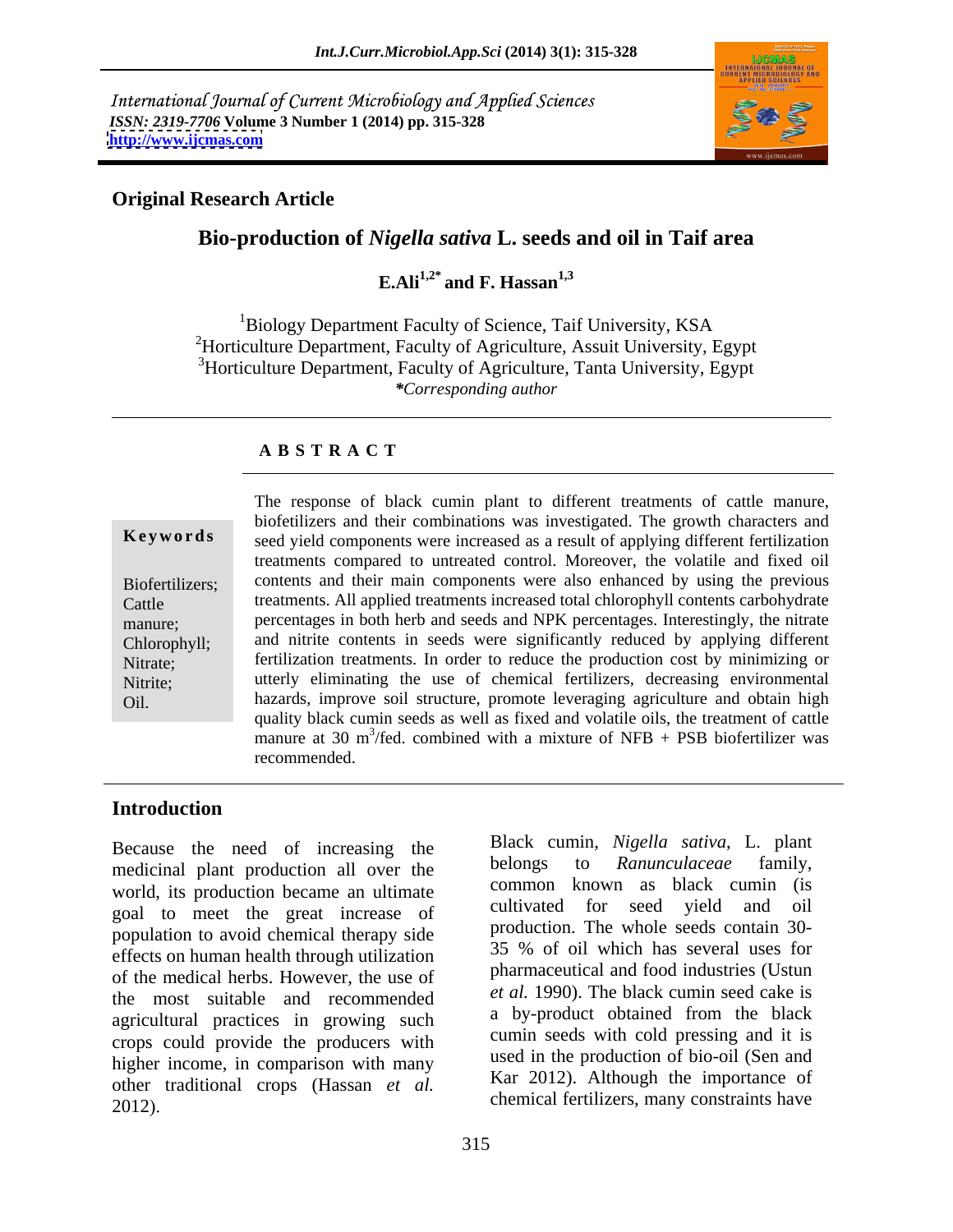previous problems. Nowadays, various

Organic fertilization provides the means main advantage of organic fertilizers chemical P fertilizer that cause favorable effect of cattle manure on the plants had been reported by numerous bacteria and phosphate solublizing investigators. The vegetative growth, fruit bacteria resulted in the maximum increase and K contents (Fernandes et. al. 2002; components were also affected by cattle manure in different crops (Jhaa *et al.* 2011; Hassan and Ali 2013). The combination of organic manure and

soil pollution is using bio-stimulants chemical constituents of different effects on aerial and soil environment and to retard nitrification for sufficiently

been raised such as their adverse impacts longer time and increase the soil fertility on the public health, environment, (Yasin *et al.* 2012). The effective increasing the production cost and utilization of bio-fertilizers for crops not deterioration of soil fertility (Boraste *et al.* only provides economic benefits to the 2009). It is very important to find producers, but also improves, maintains alternative methods for supplying nutrients the soil fertility and sustainability in to the growing plant to confront the natural soil ecosystem. The beneficial researchers consider the utilization of rhizobacteria on growth are not only organic and bio-fertilizers as promising through nitrogen fixed in the rhizosphere, alternative nutrition especially for but also related to the ability of these developing countries. bacteria to synthesize antibiotics and for stabilizing soil fertility (especially in to solubilize phosphates; the use of newly reclaimed soils). Converting phosphate solubilizing bacteria becomes nitrogen into a less soluble form is the compared to chemical fertilizers. The environmental pollution (Gendy *et al.* plant growth promoting growth promoting substances including phytohormones and sometimes the ability necessary to minimize the dose of chemical P fertilizer that cause 2012; Hassan *et al.* 2012).

vegetative growth of some medicinal The mixed treatment of nitrogen fixing as well as oil yields were enhanced by in most of the growth and yield parameters using organic manure (Abdou and of several medicinal and aromatic plants Mohamed 2003; Hassan and Ali 2013). (Chen 2006; Helal *et al.* 2011; Akhani *et* Moreover, the photosynthetic pigments *al.* 2012; Sokhangoy *et al.* 2012; Hassan *et* and carbohydrates percentage and N, P *al.* 2012; Hassan and Ali 2013).The Abdou and Mohamed 2003) were also components of various Apiaceae fruits enhanced. On the other hand cattle manure were increased by using biofertilizers. In application has been found to reduce addition, carbohydrate percentage as well nitrate and nitrite contents in seeds (Singh as nitrogen, phosphorus and potassium 2004; Zhou and Luo 2004; Hassan and Ali content in leaves were also promoted 2013). The oil content and its main (Hassan *et al.* 2012; Dadkhah 2012; bacteria and phosphate solublizing bacteria resulted in the maximum increase (Chen 2006; Helal *et al.* 2011; Akhani *et al.* 2012; Sokhangoy *et al.* 2012; Hassan *et*  essential oil content and its main Hassan and Ali 2013).

Recent awareness has been offered to treatment, compared to the individual reduce pollution practices in sustainable application, which reflected in the greatest agriculture. One of the ways to minimize influence on growth, yield, oil content and compounds without causing any harmful medicinal and aromatic plants (Al-Fraihat biofertilizers proved to be the superior chemical constituents of different *et al.* 2011; Shaalan 2005; Gendy *et al.,* 2012; Valadabadi and Farahani 2013).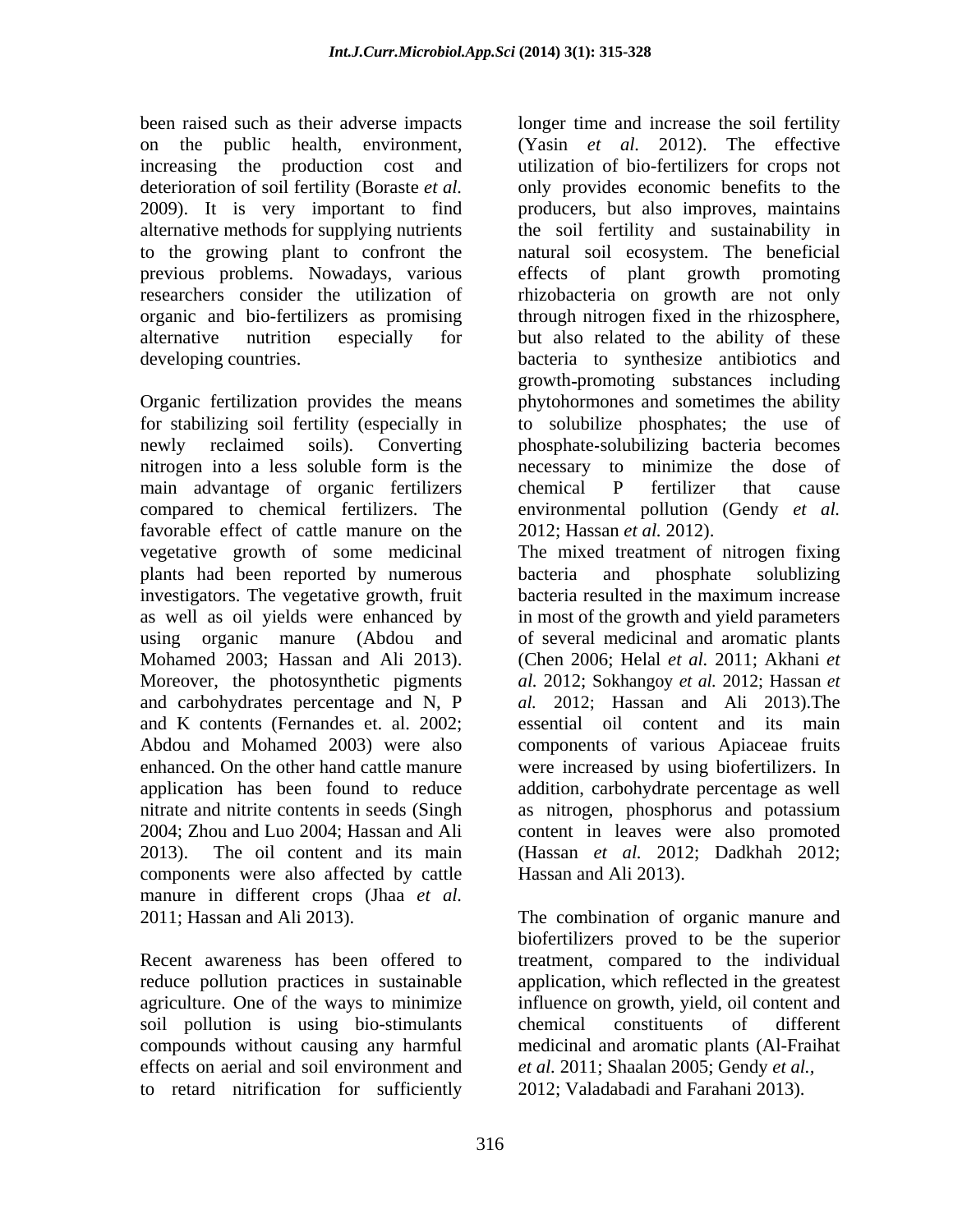Although cattle manure and biofertilizers Four levels of cattle manure were applied are known to play an important role in the in this experiment i.e. 0, 10, 20 and 30 plant production, little is known about the  $m^3$  / fed. during preparation of the interactive effects of both of them on experimental soil. The biofertilizers used growth and secondary metabolites were Azotobacter chronococcum  $(2.1 \times 10^9)$  $accumulation$  in medicinal plants. To the  $cell/cm<sup>3</sup>$ best of our knowledge, few studies have  $(1.8\times10^9 \text{ cell/cm}^3)$  as nitrogen fixing been conducted so far to study the effect bacteria, Bacillus megatherium var. of organic manure and interactive effect of phosphaticum  $(4.1 \times 10^9 \text{ cell/cm}^3)$  + biofertilizers on black cumin plants. *Bacillus polymyxa*  $(3.8 \times 10^9 \text{ cell/cm}^3)$  as Moreover, improving not only the quantity phosphate solubilizing bacteria and the but also the quality of black cumin yield mixture between them as a combination was and still the main goal of several treatment. Control plants were not treated investigators. So, the aim of this study was with any biofertilizers. Nitrogen fixing to investigate the effect of different levels bacteria, phosphate solubilizing bacteria of cattle manure, some biofertilizers and are the efficient strains in suspension their interactions on the growth, yield and inoculate black cumin seeds by soaking oil content as well as its composition of them in the inoculum suspension for 15 black cumin plant to reveal the suitable minutes before planting according to El treatment which maximizing seed and oil Zeiny *et al.* (2001). After 6, 9, and 12 yields and obtaining the highest quality weeks from planting, the soil was product. inoculated with bacteria at side root zones

This study was conducted at Biology Dep.,<br>
Faculty of Science Taif University during<br>
the main plot while, biofertilizer Faculty of Science, Taif University during the 2011/ 2012 and 2012/2013 seasons. Seeds of black cumin were sown in experimental<br>units each was one square meter including **Data recorded** units, each was one square meter including two rows with 50 cm apart and each row each side. After six weeks, the thinning plants were randomly chosen from each was occurred leaving two seedlings/hill. The physical properties of soil used were 10.50%) and chemical properties were (pH, 8.37, EC, 2.33 dsm<sup>-1</sup>, OM, 0.11%, Total CaCO<sub>3</sub>,  $0.98\%$ , Total N, P, K were 0.17, 0.036 and 0.043 %, respectively). All other agriculture practices needed during black cumin growth were done when required. Volatile oil of black cumin seeds was

**Materials and Methods according to Gori and Favilli (1995)**. The **Plant materials** a complete randomized block design with m<sup>3</sup>/fed. during preparation of the  $3/\mathsf{f}_{\alpha}$  during proporation of the /fed. during preparation of the were *Azotobacter chroococcum* (2.1×10<sup>9</sup> + Azospirillum brasilense ) *+ Azospirillum brasilense* cell/cm<sup>3</sup>) as nitrogen fixing ) as nitrogen fixing bacteria, *Bacillus megatherium* var.  $\frac{9}{9}$  ex $\frac{11}{\text{cm}^3}$  $cell/cm^3$  +  $3\frac{1}{2}$  $) +$  $^{9}$  9 and  $\frac{3}{2}$  90 cell/cm<sup>3</sup>) as  $\frac{3}{2}$  0.0 ) as mixture between them as a combination of plants and irrigated immediately treatments were arranged as a split plot in four replicates. The cattle manure treatments were randomly distributed in the main plot while, biofertilizer treatments were in the sub-plots.

## **Data recorded**

contained five hills at 20 cm distance in (sand, 82.40%, silt 7.10% and clay mumber of main branches/plant, fresh and  $^{-1}$ , OM, 0.11%, number/plant, seed yield/plant (g) and At harvesting stage, samples of twenty plants were randomly chosen from each experimental unit for determining the following characters i.e. plant height (cm), number of main branches/plant, fresh and dry weight of herb (g/plant), capsule weight of 1000 seeds (g).

## **Determination of oil**

determined using hydro distillation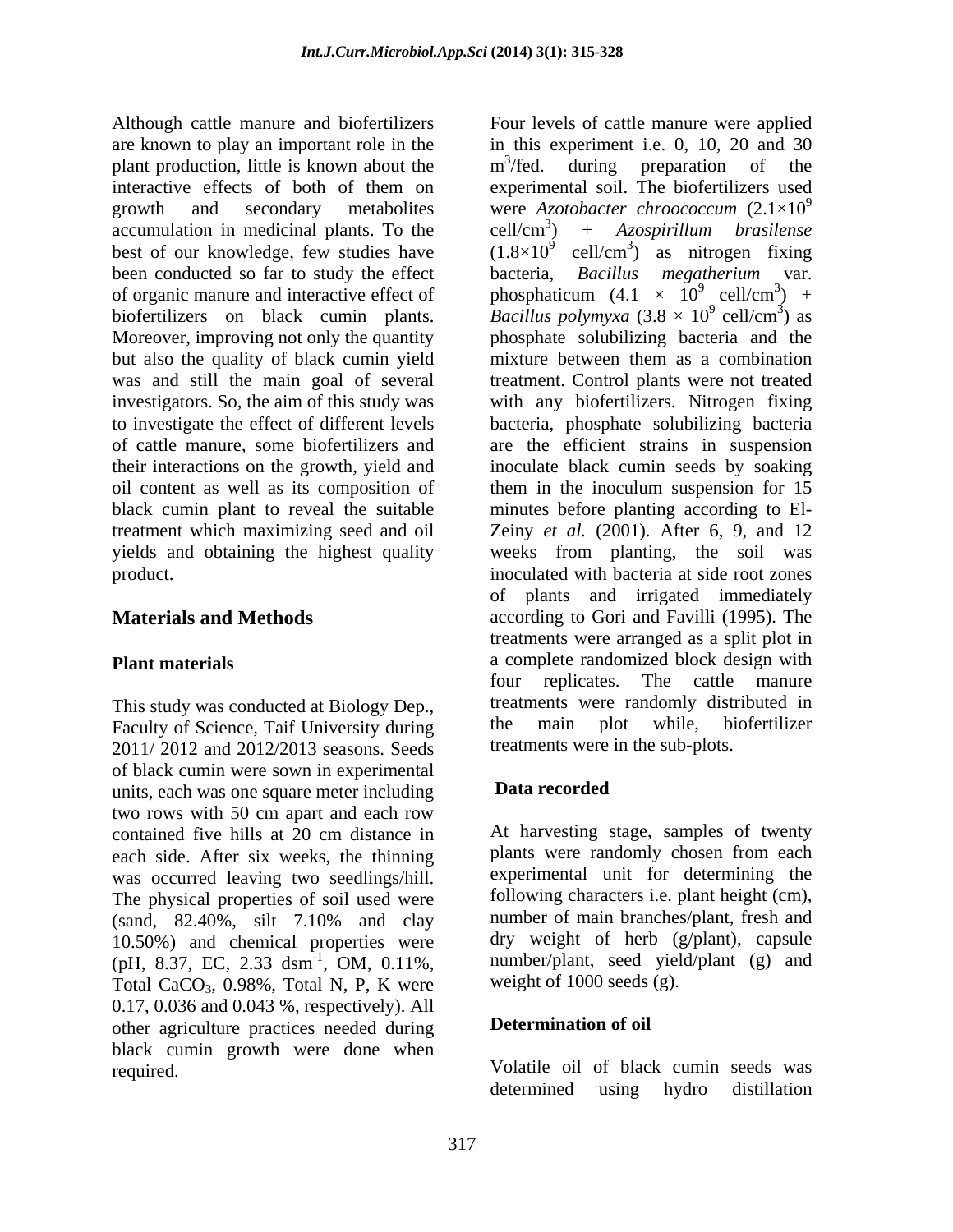method according to British SP-2310, 55 % cyanopropyl phenyl silicon Pharmacopoeia (1963). Samples of 100 g were crushed (just before distillation) and temperature program of  $70-190^\circ$  at  $8^\circ$ C were put directly in extraction units. The /min. The injector and detector volatile oil percentage was measured and the oil yield /plant was calculated. The  $300^{\degree}$  respectively. The fixed oil obtained volatile oil was dehydrated over components were identified by comparing anhydrous sodium sulphate and stored in their retention times and mass spectrum refrigerator until Gas Chromatography (GC) analysis. Volatile oil samples were performed using a Varian GC CP-3800 and MS Saturn 2200 equipped with a Factor Four capillary column (VF-5 ms 30 ionization energy of 70 eV was used for Sadasivam and Manickam (1992). carrier gas with a flow rate of 3 mL/min. all pigments were extracted. The Initial temperature 40  $^{0}$ C was held for 2 190  $^0C$  at rate of 4<sup>0</sup>C/min. The interface temperature was  $175^{\circ}$ C for 3 min and the run time was 35.60 min. Det-gain 1.50 KV. The volatile oil components were standards, NIST library of the GC-MS system and literature data. Nitrogen, phosphorus and potassium were

Chemists **(**A.O.A.C. 1980). Regarding the sulfuric acid (10: 8: 4) and methylation weight basis. was carried out for one hour at 80-90°C. The methyl esters prepared from oil Statistical analysis samples were analyzed by GC-MS equipped with dual flam ionization The results of two seasons were pooled detector. The separation of fatty acid and the analysis of variance (ANOVA)

(1.5 x 4 mm). Column was used with a temperature program of  $70-190^\circ$  at  $8^\circ\text{C}$ at  $8^{\circ}$ C  $\rm^{\circ}C$ /min. The injector and detector temperatures were maintained at 250 and  $300^{\degree}$  respectively. The fixed oil with those of standards, NIST library of the GC-MS system and literature data.

# **Chemical constituents**

X 0.25 mm ID and film thickness 0.25 Chlorophyll content was determined in µm). An electron ionization system with GC-MS detection. Helium was used as the Extraction in acetone was repeated until <sup>0</sup>C was held for 2 absorbance of extracts was determined by min, then programmed to rise from 40 to a spectrophotometer (type Pharmacia,  ${}^{0}$ C/min. The interface LKB-Novaspec II). The chlorophyll temperature was 190  $\degree$ C, injector content was calculated as mg g<sup>-1</sup> fresh temperature was 190 °C, the final weight. Total carbohydrate percentages oC for 3 min and the were determined in both leaves and seeds. identified by comparing their retention (1980). Then, the fine powder was used to times and mass spectrum with those of determine total carbohydrate percentages However, fixed oil was estimated by using sulphuric and perchloric acids Soxhlet apparatus using petroleum ether method (Piper 1967; Black *et al.* 1965;  $(BP 40-60^{\circ}C)$  as solvent according to the Jackson 1978). Nitrate  $(NO<sub>3</sub>)$  and nitrite Association of Official Agricultural  $(NO<sub>2</sub>)$  concentrations in seeds were fatty acid composition of the fixed oil, the 720 nm according to Jackson (1978) and methyl ester of fatty acids were prepared Follett and Ratcliff (1963), respectively. using benzene:methanol: concentrated The obtained values were assayed on fresh samples of fresh leaves according to Sadasivam and Manickam (1992). all pigments were extracted. The  $\frac{1}{2}$  frosh fresh Samples were dried in an electric oven at 70 °C for 24 hours according to A.O.A.C. according to Herbert *et al.* (1971). Nitrogen, phosphorus and potassium were determined in dried leaf samples, digested colorimetrically determined at 420 nm and weight basis.

# **Statistical analysis**

methyl esters was conducted with column: was performed using MSTAT program,The results of two seasons were pooled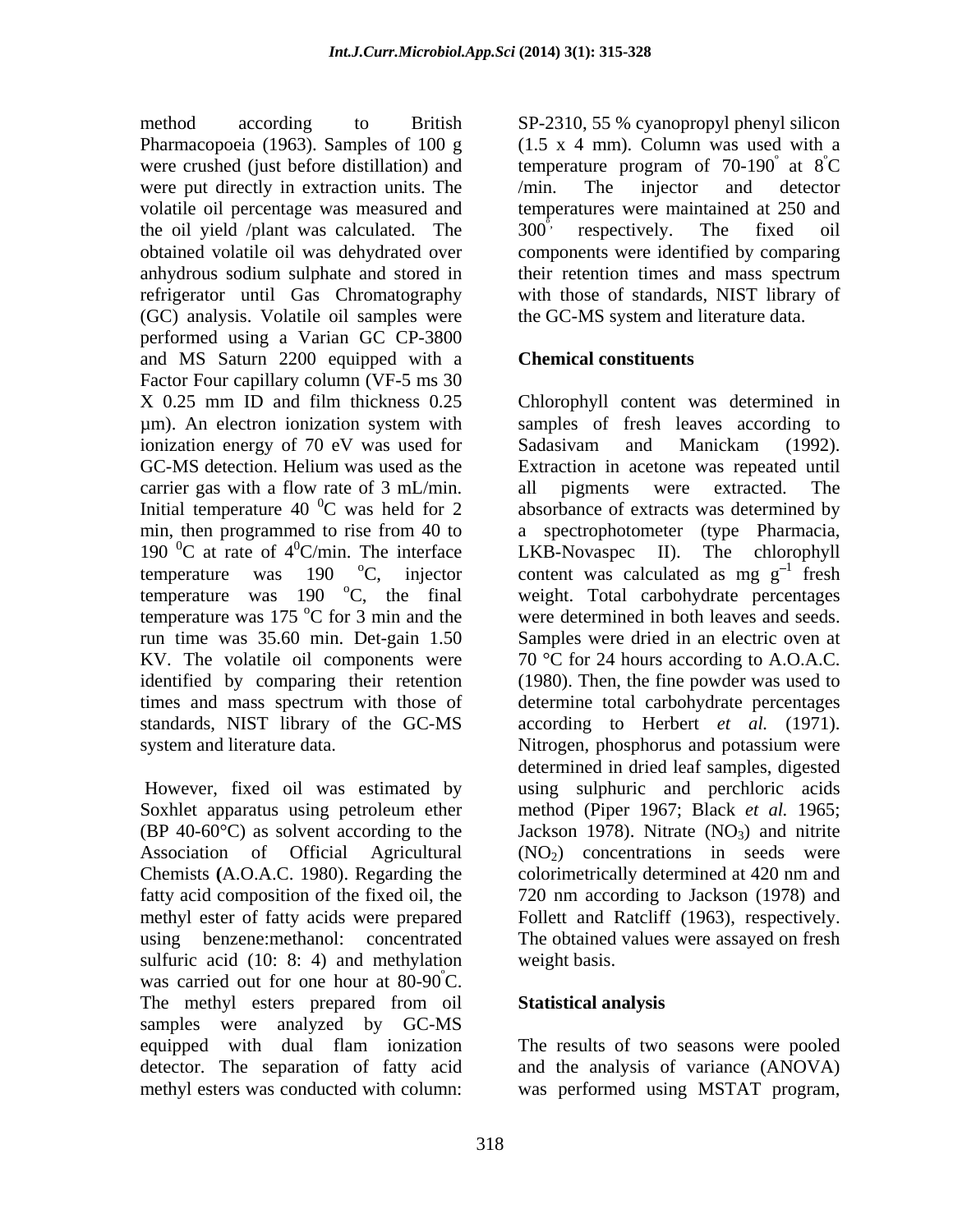Data presented in Table (1) indicated that plant height, branch number/plant as well as both fresh and dry weights of black cumin were significantly increased as a Data concerning the volatile oil result of applying different cattle manure treatments compared to the control. The previous characters were gradually manure treatments gradually increased the increased with increasing the cattle volatile oil percentage compared to manure levels and the highest values in control. In addition, biofertilizer manure levels and the highest values in this respect were obtained by applying 30 treatments enhanced volatile oil m<sup>3</sup>/fed treatment. All biofertilizers used in percentage and the highest values were this experiment also enhanced the obtained by using a mixture of NFB + vegetative growth characters and this increase was significant in comparison with the control. The maximum values of cattle manure and biofertilizer treatments growth parameters measured in this experiment were obtained by using a mixture of nitrogen fixing bacteria (NFB) and phosphate solublising bacteria (PSB) treatment. The interaction treatments plant or fed. the highest volatile oil yield between cattle manure and biofertilizers led to a significant increase in the vegetative growth characteristics combined treatment of cattle manure at 30 compared to the control or the individual  $m^3$ /fed. and annihization by each of them biofertilizer. application by each of them.

Application of cattle manure and The results of GC-MS analysis of volatile biofertilizer treatments significantly oil showed that the main components increased the capsule number per plant, found were  $\alpha$  -pinene,  $\gamma$  -terpinene, 1000-seeds weight and seed yield per plant limonene, caryophylene, borneol, compared to the control whether these thymoquinone, carvone, thymol and compared to the control whether these thymoquinone, carvone, thymol and treatments were separately applied or in eugenol (Table 3). Thymoquinone treatments were separately applied or in combination (Table 1). The previous parameters were gradually increased with increasing the cattle manure level. In addition, all biofrtilizer used also components were positively affected by increased the yield components under any

USA. Means were separated using LSDs level of cattle manure. The highest capsule at a significance level of 0.05 number (27.89), the heaviest 1000-seeds **Results and Discussion** per plant (3.99 g) were recorded by the **Vegetative growth characters**  $30 \text{ m}^3/\text{fed.}$  and the mixture of NFB + PSB weight (1.67 g) and the highest seed yield interaction treatment of cattle manure at 30 m<sup>3</sup>/fed. and the mixture of NFB + PSB /fed. and the mixture of NFB + PSB biofertilizer.

# **Volatile oil content**

 $3$ /fed treatment. All biofertilizers used in percentage and the highest values were Data concerning the volatile oil percentage, as well as yield per plant and fed were presented in Table (2). The cattle volatile oil percentage compared to control. In addition, biofertilizer treatments enhanced volatile oil PSB treatment. The statistical analysis of results showed that the interaction between cattle manure and biofertilizer treatments were positively and significantly affected the volatile oil percentages in black cumin seeds. The same trend was recorded concerning volatile oil yield whether per obtained in our results (0.016 ml/ plant and 2.62 L/fed) were found by using the  $m^3$ /fed. and the mixture of NFB + PSB  $m^3$ /fed. and the mixture of NFB + PSB /fed. and the mixture of NFB + PSB biofertilizer.

### Seed vield components **Seed vield components Seed vield composition Volatile oil composition**

limonene, caryophylene, borneol, thymoquinone, carvone, thymol and eugenol (Table 3). Thymoquinone recorded the highest percentage among the pervious components and carvone came in the second rank. The identified volatile oil both cattle manure and biofertilizer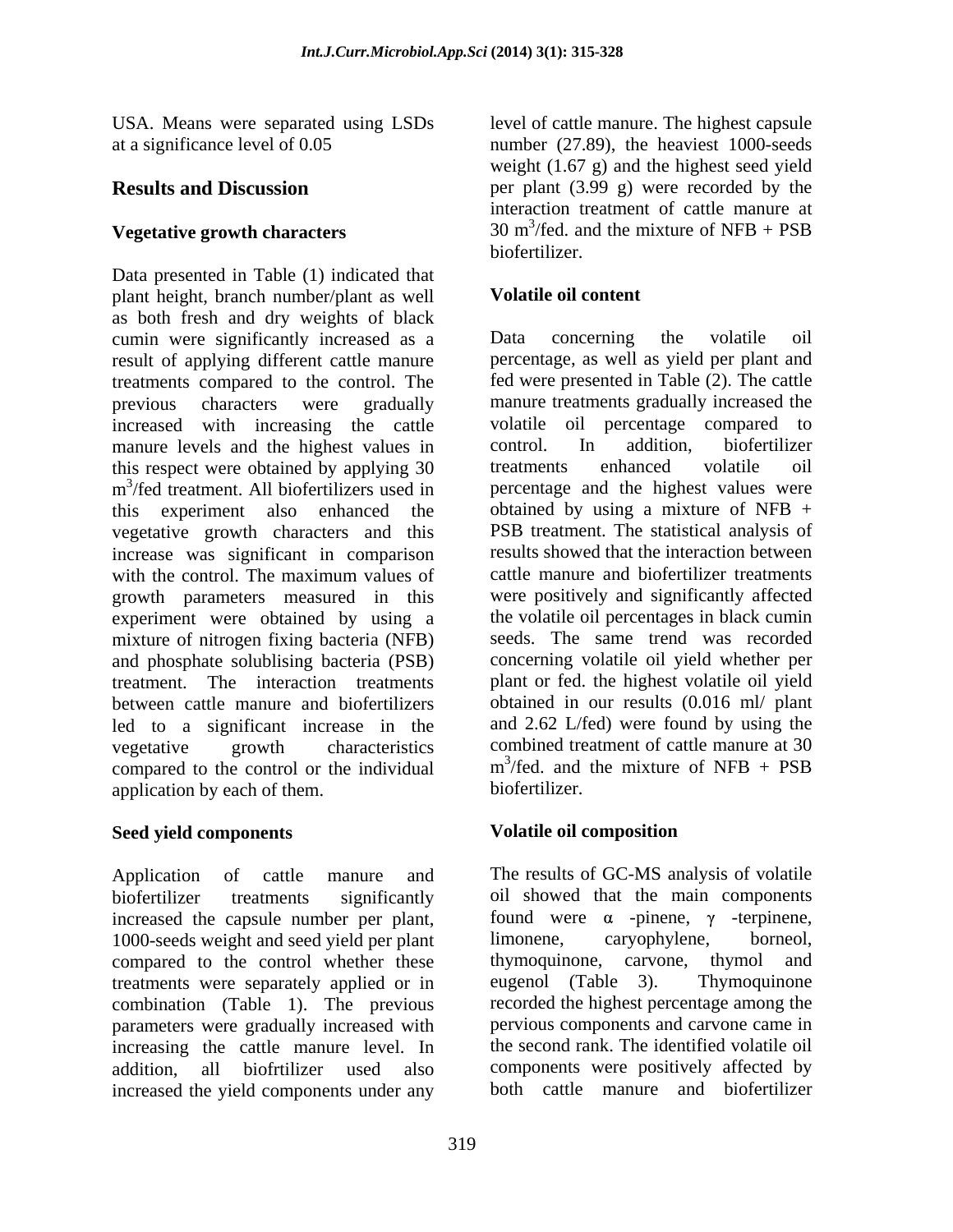components was recorded as a result of cattle manure at 30 m<sup>3</sup>/fed. and the applying cattle manure and biofertilizers mixture of NFB + PSB biofertilizer applying cattle manure and biofertilizers combined treatment of cattle manure at 30  $m^3$ /fed and the mixture of NFB + PSB **Chlorophyll and carbohydrates** biofertilizer recorded the highest quality of

Applying different levels of cattle manure significantly increased fixed oil percentage chlorophyll and carbohydrate was and its yield per plant and fed. in observed. Applying biofertilizer comparison with the control (Table 2). The content of black cumin and the mixture of manure at 30 m<sup>3</sup>/fed, and the mixture of 13.17 %) for leaves and seeds,  $NFB$  + PSB biofertilizer resulted in the respectively. maximum fixed oil yield.

# **Fixed oil composition**

Results of GC-MS analysis of fixed oil phosphorus and potassium percentages in revealed that the main fatty acids presented were capric acid, lauric acid, myristic acid, palmatic acid, oleic acid, combination treatment between them. The linoleic acid and linolenic acid (Table 4). The highest percentage among the biofertilizer under the highest level of pervious components was linoleic acid cattle manure resulted in the highest followed by oleic acid. The treatments of values in this concern. On the other hand, cattle manure and biofertilizers increased the nitrate and nitrite contents of seeds the previous fatty acids in the fixed oil were significantly decreased as a result of compared to untreated control especially applying different fertilizers compared to the highest level of cattle manure or using the untreated control. A gradual reduction the mixture of NPB + PSB treatments. The in nitrate and nitrite contents was occurred highest quality of fixed oil was obtained

treatments. An increase in the previous by applying the combined treatment of separately or in combination. The recorded the highest quality of volatile oil. cattle manure at 30 m<sup>3</sup>/fed. and the  $3/fod$  and the /fed. and the mixture of NFB + PSB biofertilizer

# **Chlorophyll and carbohydrates**

volatile oil. The response of total chlorophyll content **Fixed oil content Fixed oil content fertilizers** applied in this experiment was best results in this concern were obtained these parameters too in comparison with by the highest level (30  $m^3$ /fed). In the control and the highest values were same line all biofertilizer used also obtained by the mixture of NPB + PSB significantly increased the fixed oil treatment. The total carbohydratesin seeds NPB + PSB treatment was superior to the however the values are higher. The individual ones. All possible interactions interaction treatment of cattle manure at between cattle manure and biofertilizer  $30 \text{ m}^3/\text{fed}$  and the mixture of NFB + PSB treatments increased the previous biofertilizer gave the highest total parameters as well. Among all treatments chlorophyll content  $(1.42 \text{ mgg}^{-1})$  as well as applied, the interacted treatment of cattle total carbohydrate percentages (12.39 and manure at 30 m<sup>3</sup>/fed. and the mixture of  $13.17$  %) for leaves and seeds,  $/$ fed. and the mixture of  $13.17$  %) for leaves and seeds, and carbohydrate percentage to various tabulated in Table (2). The increase of cattle manure level, the increase of chlorophyll and carbohydrate was observed. Applying biofertilizer treatments enhanced the accumulation of showed the similar trend of its in leaves 30 m<sup>3</sup>/fed. and the mixture of NFB + PSB /fed. and the mixture of NFB + PSB ) as well as 13.17 %) for leaves and seeds, respectively.

# **Nutrient content**

An increment was occurred in nitrogen, black cumin leaves when treated with cattle manure, biofertilizers or any mixture treatment of NFB + PSB by increasing the cattle manure level.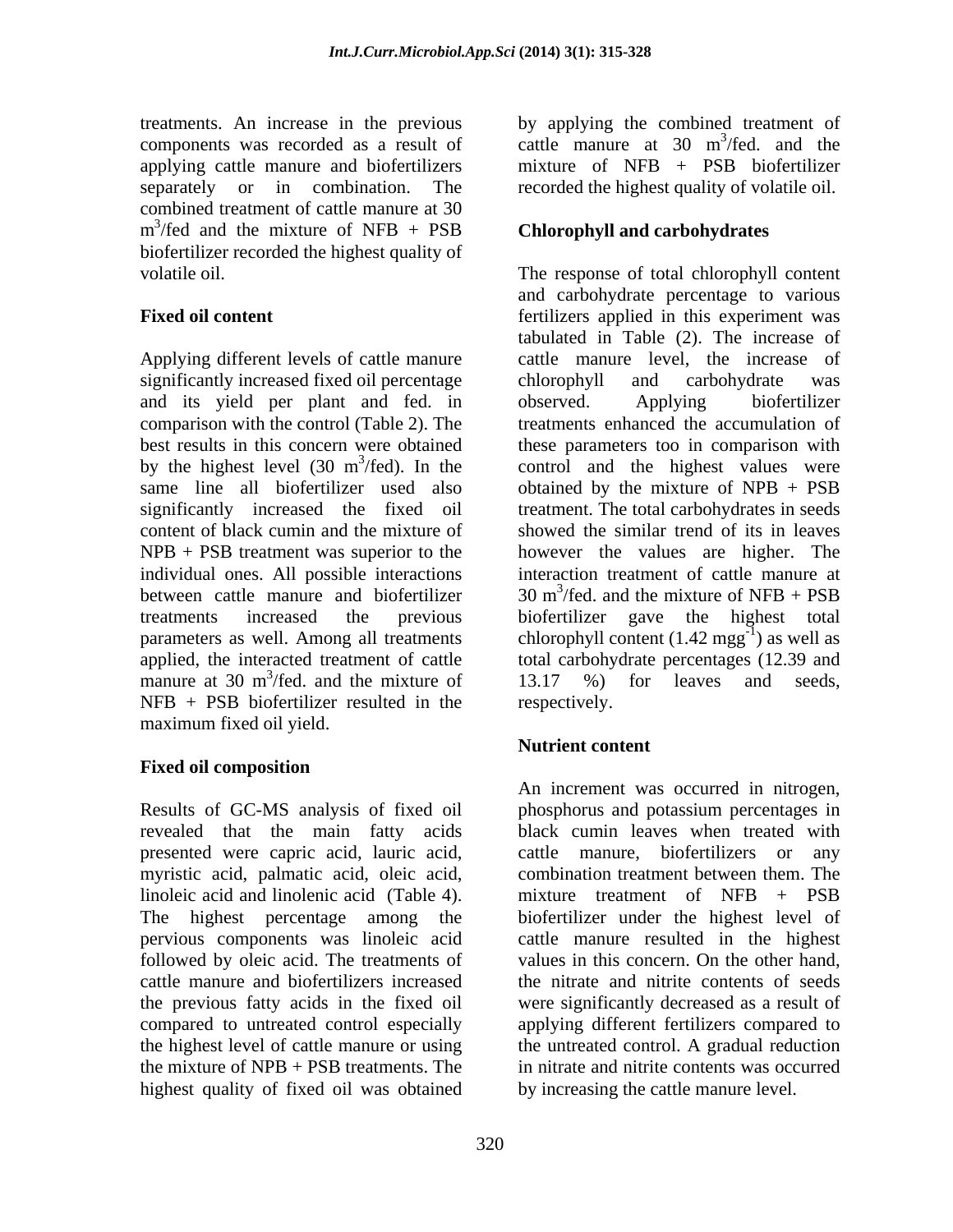|                             | Treatments         | Plant  | <b>Branch</b> | Fresh              | Dry                | Capsule | $1000$ -seeds | Seed      |
|-----------------------------|--------------------|--------|---------------|--------------------|--------------------|---------|---------------|-----------|
| Cattle                      | Biofertilizers     | height | number        | weight             | weight             | number/ | Weight (g)    | yield     |
| manure $(A)$                | (B)                | (cm)   | /plant        | $(g/\text{plant})$ | $(g/\text{plant})$ | plant   |               | (g/plant) |
| Control                     | Control            | 38.54  | 6.72          | 38.65              | 12.48              | 13.35   | 1.23          | 1.89      |
|                             | $NFB$ <sup>*</sup> | 44.61  | 7.88          | 40.52              | 12.67              | 15.24   | 1.24          | 1.92      |
|                             | $PSB^*$            | 43.27  | 8.11          | 40.87              | 12.88              | 16.47   | 1.26          | 1.94      |
|                             | $NFB + PSB$        | 46.38  | 8.96          | 42.15              | 13.27              | 18.23   | 1.27          | 2.14      |
| $10 \text{ m}^3/\text{fed}$ | Control            | 40.23  | 7.32          | 39.67              | 12.51              | 15.25   | 1.24          | 2.23      |
|                             | <b>NFB</b>         | 46.12  | 8.24          | 41.87              | 12.72              | 17.74   | 1.27          | 2.29      |
|                             | <b>PSB</b>         | 45.17  | 9.45          | 42.16              | 13.36              | 18.84   | 1.28          | 2.37      |
|                             | $NFB + PSB$        | 48.47  | 10.16         | 44.55              | 13.89              | 22.16   | 1.33          | 2.49      |
| $20 \text{ m}^3/\text{fed}$ | Control            | 43.51  | 8.23          | 42.17              | 13.12              | 17.24   | 1.27          | 2.45      |
|                             | <b>NFB</b>         | 48.62  | 8.86          | 45.21              | 14.22              | 19.36   | 1.29          | 2.78      |
|                             | <b>PSB</b>         | 47.50  | 8.87          | 45.89              | 14.74              | 20.28   | 1.31          | 3.24      |
|                             | $NFB + PSB$        | 51.18  | 10.92         | 49.26              | 15.36              | 24.81   | 1.36          | 3.67      |
| $30 \text{ m}^3/\text{fed}$ | Control            | 45.29  | 9.14          | 44.67              | 13.89              | 20.28   | 1.29          | 2.88      |
|                             | <b>NFB</b>         | 51.22  | 9.87          | 47.87              | 14.61              | 23.17   | 1.34          | 3.14      |
|                             | <b>PSB</b>         | 50.43  | 10.16         | 48.41              | 15.14              | 24.72   | 1.42          | 3.47      |
|                             | $NFB + PSB$        | 54.72  | 11.47         | 53.56              | 15.89              | 27.89   | 1.67          | 3.99      |
|                             | LSD 0.05 A         | 2.46   | 0.72          | 2.75               | 1.98               | 2.23    | 0.08          | 0.39      |
|                             |                    | 2.13   | 0.63          | 2.21               | 1.13               | 1.82    | 0.06          | 0.32      |
|                             | <b>AXB</b>         | 3.74   | $0.88\,$      | 3.83               | 2.25               | 3.37    | 0.13          | 0.51      |

**Table.1** Vegetative growth characters and yield components of black cumin treated by cattle manure, biofertilizers and their combination treatments

\*NFB means nitrogen fixing bacteria (mixture of *Azotobacter chroococcum* and *Azospirillum brasilense*),<br>PSB means phosphate solubilizing bacteria (mixture of *Bacillus megatherium v*ar. phosphaticum and *Bacillus polymyxa***).** 

Moreover, the mixture treatment of  $NFB +$  holding PSB biofertilizer was superior to the leaches and providing the plant with individual application. The interaction nutrient requirements (Gichangi *et al.* treatment of cattle manure at 30  $m^3$ /fed. 2009). The previous positive effects of and the mixture of NFB + PSB cattle manure may be reflected on biofertilizer recorded the lowest values of vegetative growth promotion as our data nitrate  $(260.25 \text{mgL}^{-1})$  and nitrite indicated and hence the seed yield was  $(29.41$ mm $L^{-1}$ ) contents of black cumin seeds (Table 5). The seeds (Table 5).

Our results clearly indicate that all decreasing bulk density, increasing water

) contents of black cumin increased (Table 1). It has been reported fertilization sources treatments enhanced nutrient elements by holding them on the growth characters and increased the mineral surfaces and, consequently, affect yield components of black cumin plants plant growth and yield (El-Sharkawy and compared to the control. The promotion Abdel-Razzak, 2010). Our results support effect of cattle manure on vegetative the others obtained by Abdou and growth could be explained through its Mohamed (2003), Jhaa *et al.* (2011), effects in improving soil properties by Raissi *et al.* (2012) and Hassan and Ali capacity, preventing nutrient many elements which improve the soil fertility and increase the availability of (2013).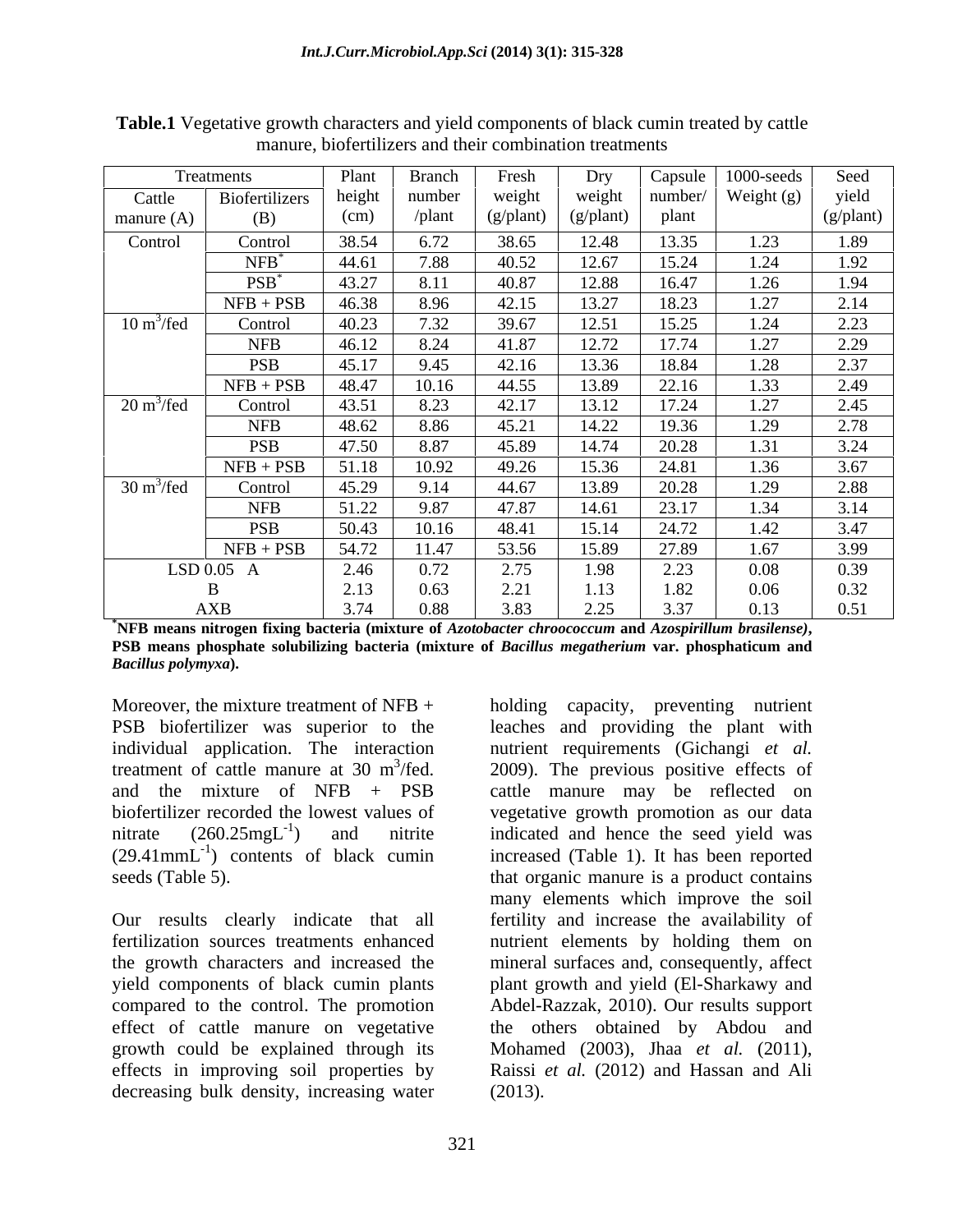|                             | Treatments         | Volatile | Volatile oil | Fixed oil | Fixed oil  | <b>Total Chloro-</b> | Total carbo- |
|-----------------------------|--------------------|----------|--------------|-----------|------------|----------------------|--------------|
| Cattle manure               | Biofertilizers     | oil (%)  | yield        | (%)       | yield      | phyll                | hydrates (%) |
| (A)                         | (B)                |          | (ml/plant)   |           | (ml/plant) | $(mgg^{-1})$         |              |
| Control                     | Control            | 0.24     | 0.005        | 22.31     | 0.422      | 1.13                 | 12.37        |
|                             | $NFB$ <sup>*</sup> | 0.26     | 0.005        | 22.98     | 0.441      | 1.15                 | 12.82        |
|                             | $PSB$ <sup>*</sup> | 0.27     | 0.005        | 23.17     | 0.449      | 1.17                 | 12.76        |
|                             | $NFB + PSB$        | 0.28     | 0.006        | 23.89     | 0.511      | 1.22                 | 13.45        |
| $10 \text{ m}^3/\text{fed}$ | Control            | 0.25     | 0.006        | 23.11     | 0.515      | 1.19                 | 13.57        |
|                             | <b>NFB</b>         | 0.28     | 0.006        | 23.87     | 0.547      | 1.23                 | 13.89        |
|                             | <b>PSB</b>         | 0.29     | 0.007        | 23.98     | 0.568      | 1.25                 | 14.12        |
|                             | $NFB + PSB$        | 0.31     | 0.008        | 24.10     | 0.600      | 1.29                 | 14.74        |
| $20 \text{ m}^3/\text{fed}$ | Control            | 0.26     | 0.006        | 24.12     | 0.591      | 1.21                 | 14.86        |
|                             | <b>NFB</b>         | 0.29     | 0.008        | 24.78     | 0.689      | 1.27                 | 15.64        |
|                             | <b>PSB</b>         | 0.32     | 0.010        | 24.89     | 0.806      | 1.32                 | 15.82        |
|                             | $NFB + PSB$        | 0.34     | 0.012        | 25.12     | 0.922      | 1.35                 | 16.76        |
| $30 \text{ m}^3/\text{fed}$ | Control            | 0.30     | 0.009        | 24.88     | 0.717      | 1.28                 | 15.32        |
|                             | <b>NFB</b>         | 0.34     | 0.011        | 25.76     | 0.809      | 1.34                 | 16.87        |
|                             | <b>PSB</b>         | 0.37     | 0.013        | 26.25     | 0.911      | 1.36                 | 17.21        |
|                             | $NFB + PSB$        | 0.41     | 0.016        | 27.74     | 0.107      | 1.42                 | 19.39        |
|                             | LSD 0.05 A         | 0.02     | 0.003        | 0.76      | 0.112      | 0.053                | 1.33         |
|                             |                    | 0.01     | 0.002        | 0.61      | 0.083      | 0.037                |              |
|                             | AXB                | 0.04     | 0.005        | 0.98      | 0.159      | 0.064                | .48          |

**Table.2** Oil content, total chlorophyll and carbohydrate of black cumin treated by cattle manure, biofertilizers and their combination treatments

**\***NFB means nitrogen fixing bacteria (mixture of *Azotobacter chroococcum* and *Azospirillum brasilense)*, PSB means phosphate solubilizing bacteria (mixture of *Bacillus megatherium* var. phosphaticum and *Bacillus polymyxa*).

**Table.3** The main components of black cumin volatile oil treated by cattle manure, biofertilizers and their combination treatments

|                             | Treatments         |      |       |       |      |       |       |       |                  |      |
|-----------------------------|--------------------|------|-------|-------|------|-------|-------|-------|------------------|------|
| Cattle manure               | Biofertilizers     |      |       |       | ളം ⊘ |       |       |       |                  |      |
| (A)                         | (B)                |      |       |       |      |       |       |       |                  |      |
| Control                     | Control            | 1.46 | 3.87  | 6.52  | 2.37 | 6.82  | 22.67 | 13.47 | 3.54             | 6.37 |
|                             | $NFB$ <sup>*</sup> | 1.49 | 3.92  | 6.68  |      |       | 23.15 | 3.63  | 3.67             | 6.54 |
|                             |                    |      |       |       |      |       |       |       |                  |      |
|                             | $PSB^*$            | 1.48 | 3.91  | 6.65  |      |       | 23.47 | 3.81  |                  | 6.63 |
|                             | $NFB + PSB$        | . 51 | ∟∠، 1 |       |      |       |       |       | 3.79             | 6.72 |
| $10 \text{ m}^3/\text{fed}$ | Control            | 1.37 |       |       |      |       | 23.71 | 3.49  |                  | 6.42 |
|                             | <b>NFB</b>         | l.39 |       |       |      |       |       |       | 3.82             | 6.58 |
|                             | <b>PSB</b>         | 1.36 | 4.21  | 7.34  |      |       | 26.17 |       | 3.9 <sup>°</sup> | 6.62 |
|                             | $NFB + PSB$        | 1.42 | 437   |       |      |       | 27.38 | 14.24 | 4.13             | 6.89 |
| $20 \text{ m}^3/\text{fed}$ | Control            | 1.44 | 3.85  |       |      | 6.98  | 23.88 | 14.10 | 3.85             | 6.45 |
|                             | <b>NFB</b>         | 1.46 |       |       |      | 7 7 4 |       | 4.47  | 3.96             | 6.76 |
|                             |                    |      |       |       |      |       |       |       |                  |      |
|                             | <b>PSB</b>         | 1.45 | 4.92  |       |      |       | 27.43 |       | 3.99             | 6.77 |
|                             | $NFB + PSB$        | .52  |       |       |      |       |       |       |                  | 6.95 |
| $30 \text{ m}^3/\text{fed}$ | Control            | 1.44 | 3.98  | 1.92  | 2.51 | 717   | 24.17 | 14.23 | 4.11             | 6.52 |
|                             | <b>NFB</b>         | 1.39 | 4.47  | 8.43  |      |       | 27.32 | 15.21 | 4.34             | 6.67 |
|                             | <b>PSB</b>         | 1.45 | 4.97  | 8.56  | 2.85 | 8.24  | 29.14 | 5 34  | 4.32             | 6.72 |
|                             | $NFB + PSB$        | 1.53 | 5.84  | 10.72 | 3.46 | 9.45  |       | 15.64 | 4.76             | 6.98 |

**\***NFB means nitrogen fixing bacteria (mixture of *Azotobacter chroococcum* and *Azospirillum brasilense)*, PSB means phosphate solubilizing bacteria (mixture of *Bacillus megatherium* var. phosphaticum and *Bacillus polymyxa*).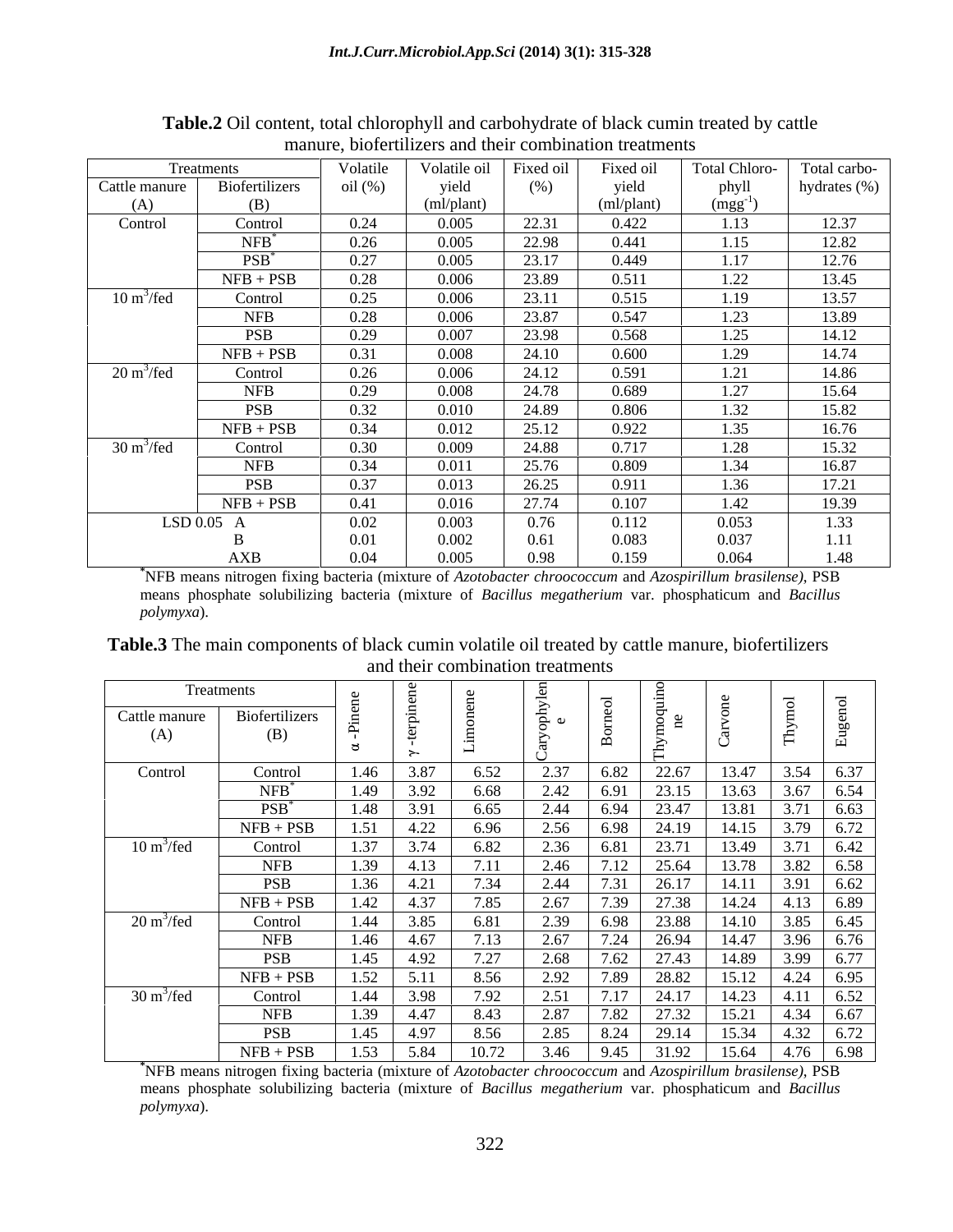The results obtained here also declared 2006). Several authors recorded similar that biofertilizers treatments enhanced the trends concerning the promotion effects of vegetative growth characters as well as seed yield components of black cumin plants (Hellal *et al.* 2011; Dadkhah 2012; plants. This promotion could be explained Sokhangoy *et al.* 2012; Akhani *et al.* 2012; through the effect of non symbiotic  $N_{2}$ -Fixing bacteria and phosphate solubilizing in exerting a positive effect on plant Applying cattle manure or biofertilizer growth through the synthesis of treatments also promoted the volatile and phytohormones,  $N_2$  fixation, reduction of fixed oil percentages and yields as well as membrane potential of the root, synthesis interestingly affected their main of some enzymes (such as ACC deaminase) that modulate the level of 4). Increasing the uptake of nutrient by plant hormones as well as the root of plant especially phosphorus solubilization of inorganic phosphate and element, as a result of applying mineralization of organic phosphate, bifertilizers or organic manure, which is a which make phosphorus available to the main constituent of phospholipids, plants (Rodriguez and Fraga 1999). In addition, the promotion effects of coenzymes. However, the most important biofertilizers on vegetative growth may be compound in which phosphate group one reflected on increasing the seed yield. Inked by pyrophosphate bonds is Biofertilizer has a great tendency to adenosine triphosphate (ATP). The energy produce substances like Indole acetic acid (IAA), Gibberellins, vitamin B complex released during respiration is utilized in and growth hormones having great potential increasing the growth and in ATP. In this form, the energy can by development and ultimately the yield of conveyed to various undergoing processes crops (Yasin *et al.* 2012). These products such as activation uptake and the synthesis increase the surface area/unit root length of various organic compounds such as and improved the root hair branching with volatile oil (El-Ghadban *et al.* 2003). an ultimate increase on the uptake of Increasing both percentages of oil and nutrients and adsorption of water from the seed yield is a reasonable factor in soil that eventually yield larger and in increasing oil yield as our data indicated. many cases, more productive plants Increasing the oil content and changing its (Dobbelaere *et al.* 2001). Otherwise, main components by using organic manure phosphate solublizing bacteria have a great and biofertilizers has been previously role in growth and yield promotion since during phosphorus solubilization, some Sharaf-Eldin 2007; Jhaa *et al.* 2011; organic acids are produced which decrease Hassan and Ali 2013; Valadabadi and the pH and acid phosphatases convert the organic phosphorus into inorganic form<br>(Khan et al. 2009).

Decrease in the pH and the production of organic solublization of phospate (Fankem *et al.* and biofertilizer as presented in Table (2)

biofertilizers on medicinal and aromatic Hassan *et al.* 2012; Hassan and Ali 2013).

interestingly affected their main components as shown in Tables (2, 3 and main constituent of phospholipids, phosphoproteins, nucleic acids and linked by pyrophosphate bonds absorbed during photosynthesis or the synthesis of the pyrophosphate bounds reported (Shaalan 2005; Mahfouz and Farahani 2013).

(Khan *et al.* 2009). The chemical constituents of black cumin organic acid have combine effect in the Increasing chlorophyll content by organic herb and seed also affected by different and biofertilizer treatments.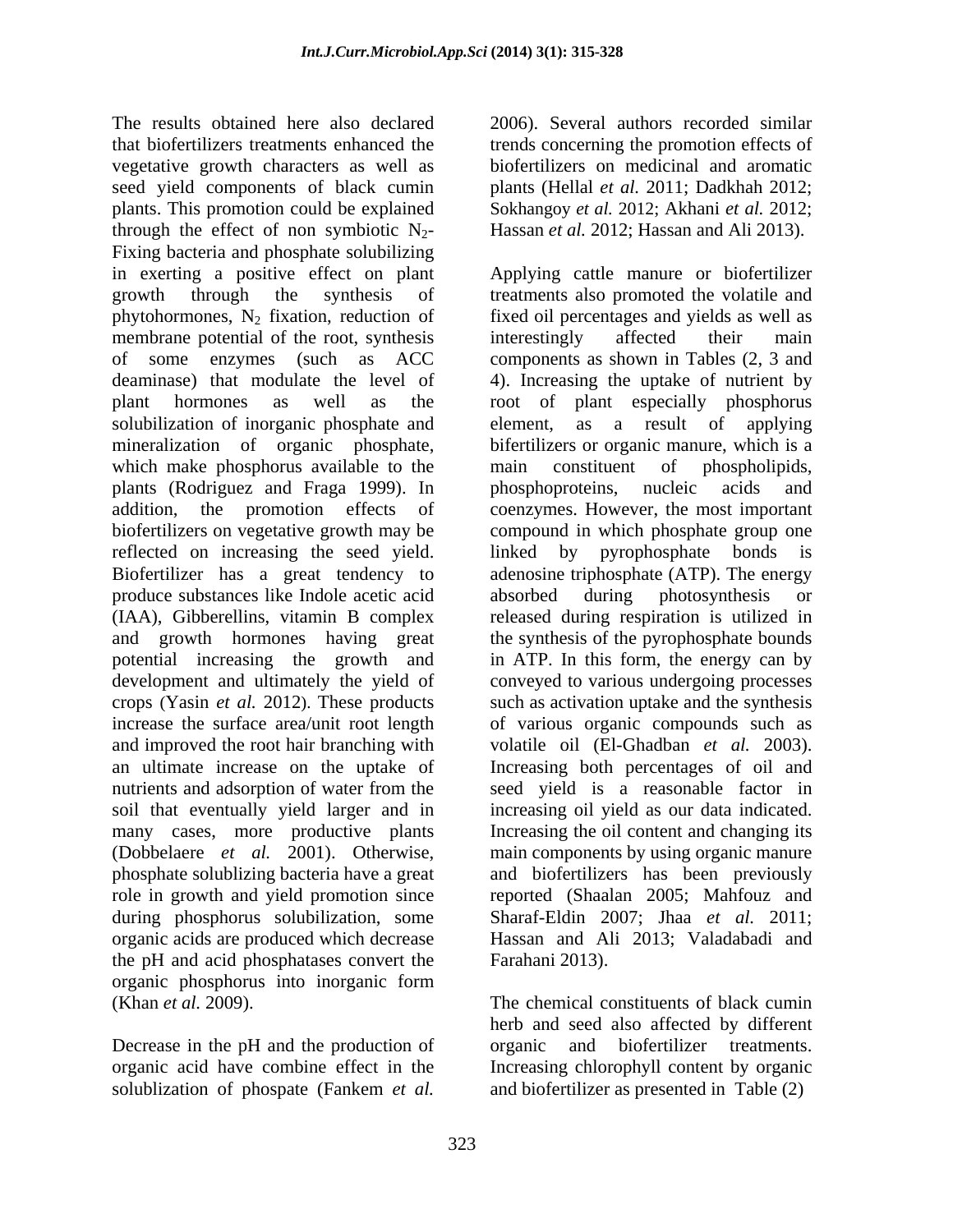|                             | Treatments            |                 | $\overline{H}$ $\overline{H}$                    | bi zi | ਾਨ            |               | ು. ಅ           |               |
|-----------------------------|-----------------------|-----------------|--------------------------------------------------|-------|---------------|---------------|----------------|---------------|
| Cattle manure<br>(A)        | Biofertilizers<br>(B) | 'ਸ਼ੂੰ 'ਤ੍ਰ<br>◡ | $\frac{11}{2}$<br>್ದ<br>$\overline{\phantom{0}}$ | _≥ా   | $\rightarrow$ | Oleic<br>acid | ិ និង<br>ក្នុង | nolen<br>acid |
| Control                     | Control               | 0.67            | 0.51                                             | 0.44  | 12.67         | 25.32         | 35.47          | 1.47          |
|                             | $NFB$ <sup>*</sup>    | 0.71            | 0.53                                             | 0.49  | 12.72         | 25.47         | 35.81          | 1.48          |
|                             | $PSB^*$               | 0.72            | 0.54                                             | 0.50  | 12.74         | 26.13         | 36.24          | 1.52          |
|                             | $NFB + PSB$           | 0.79            | 0.57                                             | 0.52  | 12.96         | 26.78         | 36.89          | 1.64          |
| $10 \text{ m}^3/\text{fed}$ | Control               | 0.68            | 0.54                                             | 0.46  | 12.78         | 25.44         | 35.52          | 1.52          |
|                             | <b>NFB</b>            | 0.73            | 0.57                                             | 0.51  | 13.11         | 26.11         | 36.17          | 1.59          |
|                             | <b>PSB</b>            | 0.76            | 0.58                                             | 0.54  | 13.24         | 26.98         | 36.98          | 1.67          |
|                             | $NFB + PSB$           | 0.81            | 0.61                                             | 0.57  | 13.87         | 27.23         | 51.23          | 1.72          |
| $20 \text{ m}^3/\text{fed}$ | Control               | 0.69            | 0.56                                             | 0.48  | 13.22         | 25.88         | 35.70          | 1.52          |
|                             | <b>NFB</b>            | 0.74            | 0.59                                             | 0.51  | 13.97         | 26.79         | 31.24          | 1.57          |
|                             | <b>PSB</b>            | 0.76            | 0.64                                             | 0.55  | 14.21         | 28.19         | 38.89          | 1.59          |
|                             | $NFB + PSB$           | 0.83            | 0.68                                             | 0.58  | 14.97         | 30.42         | 39.47          | 1.64          |
| $30 \text{ m}^3/\text{fed}$ | Control               | 0.74            | 0.58                                             | 0.49  | 13.27         | 26.17         | 35.89          | 1.53          |
|                             | <b>NFB</b>            | 0.82            | 0.63                                             | 0.54  | 14.24         | 28.87         | 38.26          | 1.62          |
|                             | <b>PSB</b>            | 0.85            | 0.67                                             | 0.57  | 14.87         | 29.18         | 38.95          | 1.67          |
|                             | $NFB + PSB$           | 0.96            | 0.71                                             | 0.63  | 15.34         | 31.57         | 40.21          | 1.74          |

**Table.4** The main components of black cumin fixed oil treated by cattle manure, biofertilizers and their combination treatments

\*NFB means nitrogen fixing bacteria (mixture of *Azotobacter chroococcum* and *Azospirillum brasilense)*, PSB means phosphate solubilizing bacteria (mixture of *Bacillus megatherium* var. phosphaticum and *Bacillus polymyxa*).

**Table.5** Nitrogen, phosphorus and potassium percentages as well as nitrate and nitrite  $(mgL^{-1})$  $)$ of black cumin treated by cattle manure, biofertilizers and their combination treatments

|                             | Treatments         | $N(\%)$ | $P$ (%) | $K(\%)$ | Nitrate in fruits | Nitrite in fruits |
|-----------------------------|--------------------|---------|---------|---------|-------------------|-------------------|
| Cattle manure $(A)$         | Biofertilizers (B) |         |         |         | (mgL)             | (mgL)             |
| Control                     | Control            | 1.42    | 0.234   | 1.76    | 274.68            | 33.28             |
|                             | $NFB$ <sup>*</sup> | 1.54    | 0.253   | 1.82    | 272.47            | 33.12             |
|                             | $PSB^*$            | 1.47    | 0.262   | 1.86    | 2.71.54           | 32.99             |
|                             | $NFB + PSB$        | 1.61    | 0.275   | 1.92    | 268.23            | 32.84             |
| $10 \text{ m}^3/\text{fed}$ | Control            | 1.45    | 0.246   | 1.85    | 272.15            | 33.09             |
|                             | <b>NFB</b>         | 1.63    | 0.259   | 1.93    | 270.26            | 32.74             |
|                             | <b>PSB</b>         | 1.52    | 0.278   | 2.04    | 271.42            | 32.46             |
|                             | $NFB + PSB$        | 1.69    | 0.294   | 2.15    | 268.47            | 32.01             |
| $20 \text{ m}^3/\text{fed}$ | Control            | 1.49    | 0.264   | 1.98    | 270.59            | 32.86             |
|                             | <b>NFB</b>         | 1.68    | 0.285   | 2.33    | 268.74            | 32.54             |
|                             | <b>PSB</b>         | 1.56    | 0.312   | 2.37    | 267.18            | 32.47             |
|                             | $NFB + PSB$        | 1.73    | 0.334   | 2.41    | 264.47            | 31.35             |
| $30 \text{ m}^3/\text{fed}$ | Control            | 1.51    | 0.287   | 2.12    | 268.58            | 31.76             |
|                             | <b>NFB</b>         | 1.82    | 0.298   | 2.37    | 265.66            | 30.82             |
|                             | <b>PSB</b>         | 1.73    | 0.334   | 2.41    | 262.31            | 30.59             |
|                             | $NFB + PSB$        | 1.94    | 0.357   | 2.52    | 260.25            | 29.41             |
| LSD 0.05 A                  |                    | 0.14    | 0.005   | 0.06    | 15.45             | 2.79              |
|                             |                    | 0.09    | 0.004   | 0.04    | 12.64             | 2.14              |
|                             | A X B              | 0.21    | 0.020   | 0.09    | 21.15             | 3.65              |

\*NFB means nitrogen fixing bacteria (mixture of *Azotobacter chroococcum* and *Azospirillum brasilense)*, PSB means phosphate solubilizing bacteria (mixture of *Bacillus megatherium* var. phosphaticum and *Bacillus polymyxa*).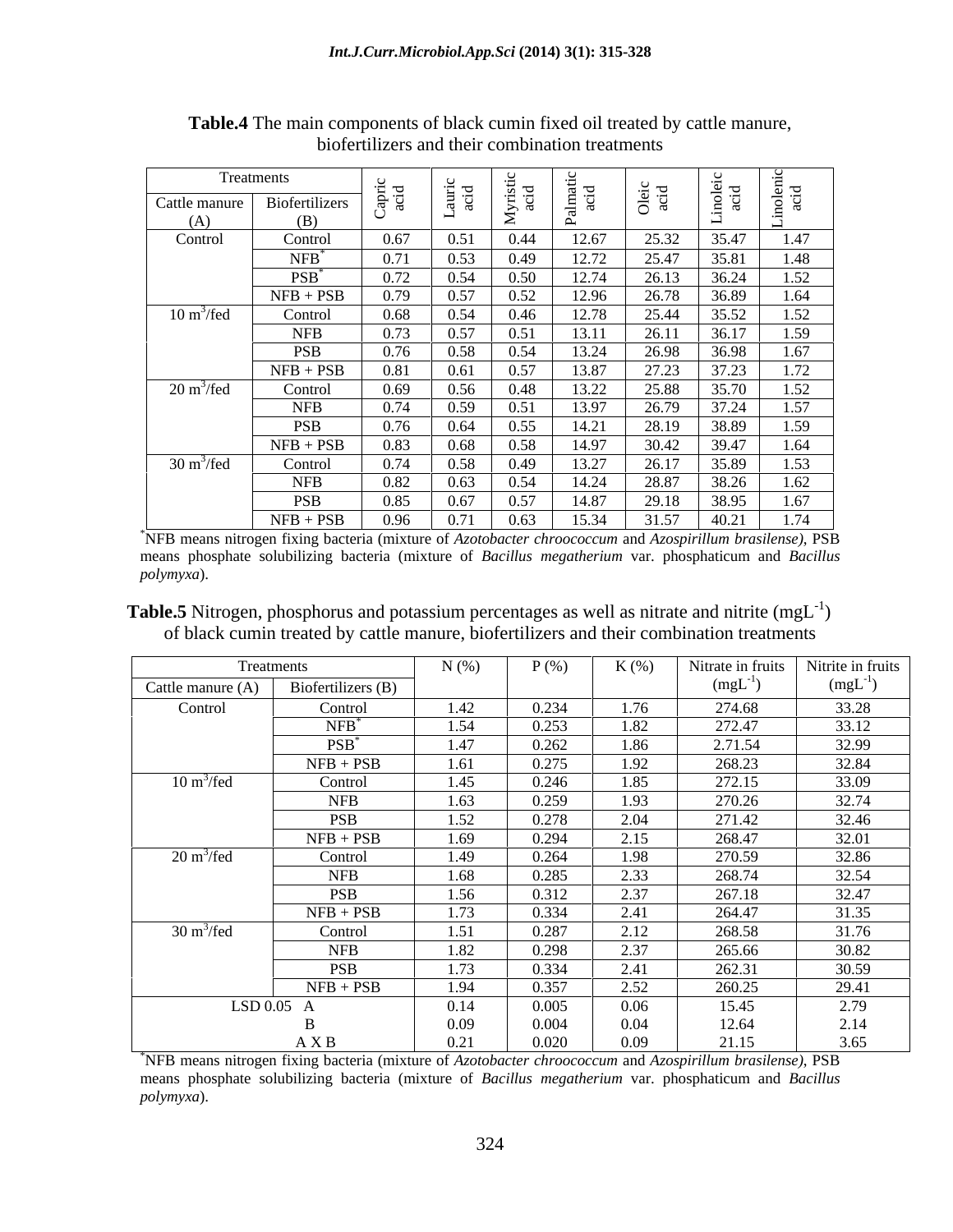may be due to the promotion of uptake by plants (Singh and Kapoor 1999). cytokinins, which secreted by  $N_2$ -fixers is The improvement of nutrient availability known to delay senescence of plant tissues through its effect on reducing the loss of manure may be due to the reduction in soil chlorophyll (Gaballah 1995). In addition, pH or the improvement of physical and phosphate solublising bacteria stimulated chemical properties of the treated soils chlorophyll synthesis through encourages pyridoxal enzymes formation that plays an recorded similar trends (Mahfouz and Hassan and Ali 2013). A positive organic or biofertilizers treatments relationship between leaf carbohydrate and and Ali 2013). Therefore, the synthesis of an induced factor for carbohydrate synthesis and hence the carbohydrate

available forms. The microorganisms also fertilizer source and consequently produce growth promoting substances resulting in more efficient absorption of nutrients and consequently N, P and K previously reported (Shaalan 2005; non symbiotic  $N_2$ -fixing bacteria produced adequate amounts of IAA and cytokinins with increasing the surface area per unit This study illustrated that applying organic root length and enhanced the root hair and biofertilizers surge nitrogen and branching with an eventual increase on the phosphorous availability in black cumin uptake of nutrients from the soil plants and consequently promoted the (Rodriguez and Fraga 1999). Phosphate vegetative growth and increased the seed solubilizing bacteria release organic and yield. In order to reduce the production inorganic acids which reduce soil pH cost by minimizing or utterly eliminating leading to change of phosphorus and other nutrients to available forms ready for

uptake by plants (Singh and Kapoor 1999). The improvement of nutrient availability as a result of the application of organic (Sikora and Azad 1993).

important role in  $\alpha$ -amino levulinic acid It is very interesting here to report that the synthetase as a primary compound in individual or combined application of chlorophyll synthesis. Different authors organic or biofertilizers significantly Sharaf-Eldin 2007; Al-Fraihat *et al.* 2011; black cumin seeds (Table 5). Therefore, leaf pigments has been reported (Hassan the nitrate and nitrite contents in seeds is a photosynthetic pigments in leaves may be fruits of medicinal and aromatic plant percentage was increased in black cumin an important factor for obtaining high herb (Table 2). These results support the quality oil. Similar results achieved by previous findings in different medicinal inorganic and organic fertilizers were and aromatic plants (Hassan *et al.* 2012; reported (Mahfouz and Sharaf-Eldin 2007; Abdel-Razzak and El-Sharkawy 2013). Hassan and Ali 2013). It is very clear from Increasing the microorganisms in the soil organic and biofertilizers was superior to as a result of applying biofertilizers had a the individual application in all parameters positive effect in converting the studied. These results may be due to the unavailable forms of nutrient elements to combined promotion effects of each percentages were increased (Table 5). The Valadabadi and Farahani 2013; Al-Fraihat reduced the nitrate and nitrite contents in organic or biofertilizers treatments increased the quality of seeds. Decreasing critical factor in exporting most seeds and included black cumin. Moreover, reducing the nitrate and nitrite contents in seeds is our results that the combined treatment of fertilizer source and consequently recorded better results compared to each of them alone. Similar trends have been previously reported (Shaalan 2005; *et al.* 2011; Gendy *et al.* 2012).

> the use of chemical fertilizers, decreasing environmental hazards, improve soil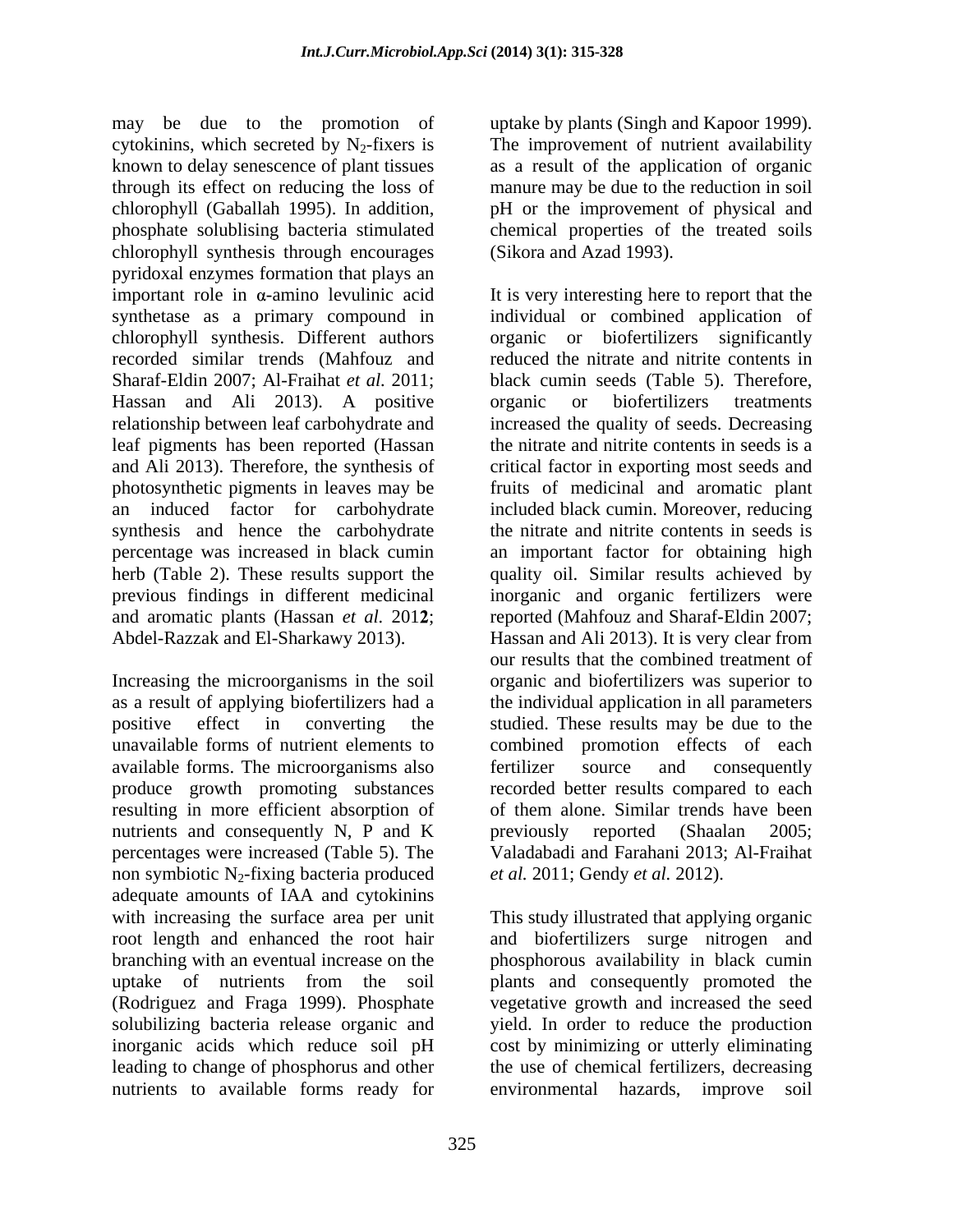structure, promote leveraging agriculture and obtain high quality black cumin seeds as well as fixed and volatile oils, the treatment of cattle manure at 30m<sup>3</sup>/fed. Black, C.A., Evans, D.D. and Ensminger,

This work was supported by Taif University, KSA grant No. 1-434-2330 Mujapara, A.K. and Joshi, B., 2009.<br>and it is appreciated The authors are Biofertilizers: A novel tool for and it is appreciated. The authors are **Biofertilizers:** A novel tool for anti-<br>
agriculture. International J.f grateful to the Agency of Taif University<br>for graduate studies and scientific Microbiol.Res. 1(2): 23-31 for graduate studies and scientific

- A.O.A.C., 1980. Official Methods of Analysis of the Association of Official Agricultural Chemists (A.O.A.C.)  $12<sup>th</sup>$
- G.A. 2013. Effect of biofertilizer and humic acid applications on growth, yield, quality and storability of two garlic (*Allium sativum* L.) cultivars.
- Abdou, M.A. and Mahmoud, A.H., 2003. *Foeniculum vulgare* Mill. 2. The effect of number of irrigation and organic fertilizers. J. Agric. Sci. Mansoura, Univ., 28(5): 3868-3888.
- Akhani, A., Darzi, M.T. and Hadi, M.H.S., 2012. Effects Of Biofertilizer And Azospiruum.<br>
Plant Density On Viald Genuscappear Plant Density On Yield Components
- Rawashdeh, Z.B., Abu-Darwish, M.S. and Al-Tabbal, J.A., 2011. Effect of organic and biofertilizers on growth, herb yield and volatile oil of marjoram branch or  $09/3$ .

plant grown in Ajloregion, Jordan. J. Medicinal Plants Res. 5(13): 2822- 2833.

- combined with a mixture of NFB + PSB L.E. 1965. Methods of soil biofertilizer was recommended. analysis.Agron. J. Amer. Soc. Agron. L.E. 1965. Methods of soil Inc. Publ., Madison, Wisconsin, U.S.A.
- **Acknowledgement**  Boraste, A., Vamsi, K.K., Jhadav, A., Khairnar, Y., Gupta, N., Trivedi, S., Patil, P., Gupta, G., Gupta, M., Mujapara, A.K. and Joshi, B., 2009. Biofertilizers: A novel tool for agriculture. International J.f Microbiol.Res. 1(2): 23-31
- research. British Pharmacopea, 1963. Determination **References** Pharmaceutical Press. London. W.C.I. of volatile oil in drugs. Published by
- th fertility. International Workshop on Ed. Washington. D.C. Sustained Management of the Soil- Abdel-Razzak, H.S. and El-Sharkawy, Rhizosphere System for Efficient Crop Chen, J., 2006.The combined use of chemical and organic fertilizers and/or biofetilizer for crop growth and soil Rhizosphere System for Efficient Crop Production and Fertilizer Use.16-20 October, Thailand.
	- Asian J. Crop Sci., 5:48-64.<br>
	Asian J. Crop Sci., 5:48-64.<br>
	A love M A and Mahmoud A H 2002 of Funnel (*Foeniculum vulgare* Growth and oil production of Millier.). Journal of Medicinal Plants Dadkhah, A., 2012. Effect of Chemicals and Bio-fertilizers on Yield, Growth Parameters and Essential Oil Contents of Funnel (*Foeniculum vulgare* Miller.). Journal of Medicinal Plants and By-products. 2: 101-105.
		- Dobbelaere, S., Croonenborghs, A., Thys, A., Ptacek, D. and Vanderleyden, J. 2001. Responses of agrinomically important crops to inoculation with *Azospirillum*. Aust. J. Plant Physiol., 28: 871-879.
- And Seed Yield Of Coriander El-Ghandoan, E.A., Ghanao, A.M. and (*Coriandrum Sativum*). Inter. J. Abdel-Wanab, A.F., 2005. Effect of Agricult. Crop Sci. 4-16:1205-1211. Al-Fraihat, A.H., Al-dalain, S.Y.A., Al-<br>Bawashdah Z.B. Abu Darwish M.S. composition of marjoram plants under El-Ghadban, E.A., Ghallab, A.M. and Abdel-Wahab, A.F., 2003. Effect of organic fertilizer and biofertilization on growth, yield and chemical composition of marjoram plants under newly reclaimed soil conditions. J. Agric. Sci. Mansoura, 28 (9):6957- 6973.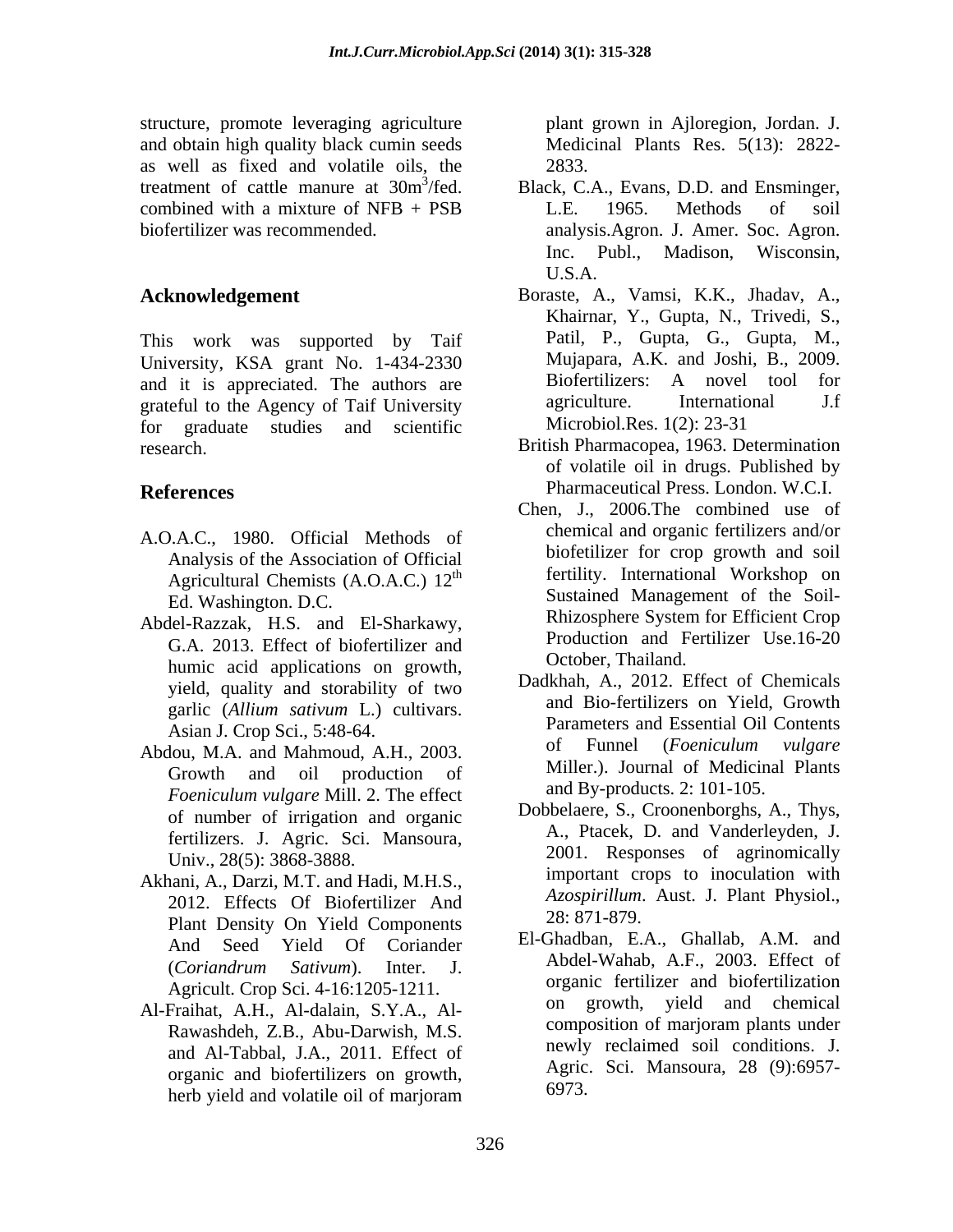- El-Sharkawy, G.A. and Abdel-Razzak, Gichangi, E. M., Mnkeni, P. N. and
- El-Zeiny, O.A., El-Behariy, U.A. and 55,764-771.<br>Zaky, M.H., 2001. Influence of Gori, A. and Fa biofertilizer on growth, yield and House. J. Agric. Sci. Mansoura Univ.,
- Fankem, H., Nwaga, D., Deubel, A., Fendrik, M. Del Gallo, J. X., 2006. Occurrence and functioning
- 
- Follet, R. H. and Ratcliff, P.W., 1963.
- Gaballah, M.A., 1995. Effect of water *Ricinus communis* plants. Phyton. Horn., 30:199-208.
- Gendy, A.S.H., Said-Al Ahl, H.A.H. and Jackson, M.L., 1978. Soil Chemical
- H.S., 2010. Response of cabbage Brookes, P.C., 2009. Effects of goat plants (*Brassica oleraceae* var. capitata L.) to fertilization with chicken manure, mineral nitrogen fertilizer and humic acid. Alex. Sci. fractions under laboratory incubation Exch. J., 31: 416-432. conditions. Soil Sci. Plant Nutr. manure and inorganic phosphate addition on soil inorganic and microbial biomass phosphorus 55,764-771.
- Zaky, M.H., 2001. Influence of Gori, A. and Favilli, F., 1995.First results quality of tomato grown under plastic *Azospirillum* on wheat. In *Azospirillum* 26 (3):1749-1763. genetics-physiology-ecology, I. Dieng, L., Merbach,W. and Etoa, F. Vanderleyden and M. de Zamaroczy on individual and dual inoculation with *Azospirillum* on wheat. In *Azospirillum* and related microorganisms, Fendrik, M. Del Gallo, J. (eds.), Germany, Vol., 37:245-249.
- of phosphate solubilizing Hassan, F.A.S. and Ali, E.F. 2013. A microorganisms from oil palm tree comparative study between traditional (Elaeisguineensis) rhizosphere in mineral nutrition and other alternative Cameroon. Afr. J. Biotechnol., 5: sources on anise plant. Europe. J. Sci. 2450-2460. Res. 106 (2):201-212. comparative study between traditional
- Fernandes, D.M., Doi, N.T., Villas, R.L., Hassan, F.A.S., Ali, E.F. and Mahfouz, Bull, L.T., S.S. and Miazaki, 2002. S.A., 2012. Comparison between Macronutrients and micronutrients and different fertilization sources. removal by aerial part of sweet fennel due to liming and chicken manure combinations on the growth and yield fertilization. Acta Hort., 569: 185-190. of coriander plant. Australian J. Basic. S.A., 2012. Comparison between different fertilization sources, irrigation frequency and their Appl. Sci. 6(3): 600-615.
	- Determination of nitrite and nitrate in Hellal, F.A., Mahfouz, S.A. and Hassan, meat products. J. Sci. Agric., 14:138- F.A.S., 2011. Partial substitution of 144. mineral nitrogen fertilizer by biologging and kinetin on the stability of plant. Agri. Biol. J. North America, leaf membranes, leaf osmotic  $2(4)$ : 652-660. fertilizer on (*Anethum graveolens* L.)  $2(4)$ : 652-660.
	- potential, soluble carbon and nitrogen Herbert, D., Phipps, P.J. and Strange, components and chlorophyll content of R.E., 1971.Determination of total carbohydrates. Method. Microbiol. 5(8): 290-344.
	- Mahmoud, A.A., 2012. Growth, Analysis. Fall Indian Private. Ltd. New Productivity and Chemical Delhi. Delhi.
	- Constituents of Roselle (*Hibiscus*  Jhaa, P., Ramb, M., Khanb, M.A., Kiranb, *sabdariffa* L.) Plants as Influenced by U. and Mahmooduzzafara, M.Z., 2011. Cattle Manure and Biofertilizers Impact of organic manure and Treatments. Australian. J. Basic. chemical fertilizers on artemisinin Appl.Sci. 6(5): 1-12. content and yield in *Artemisia annua*